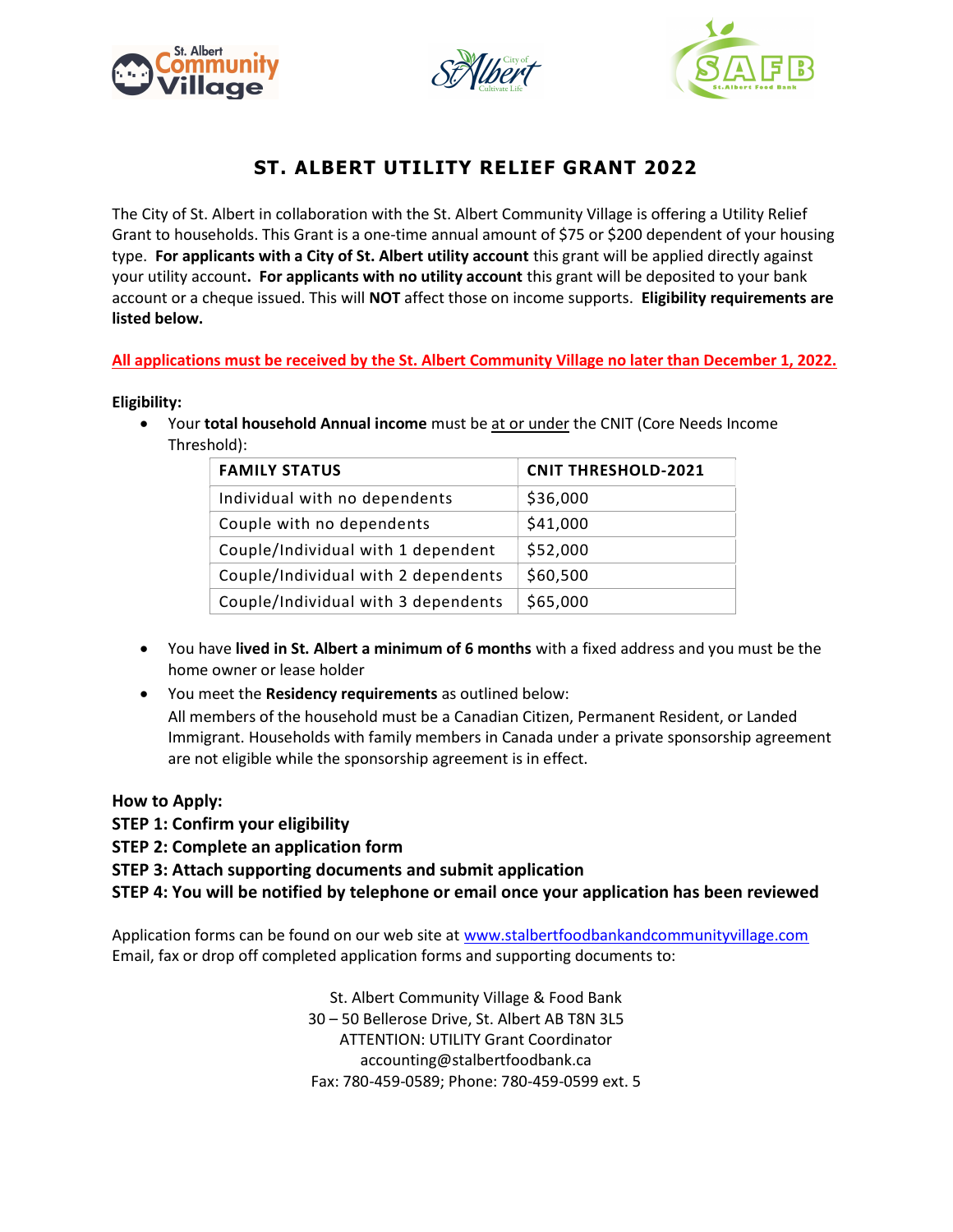





Before submitting your application, please review to ensure all required paperwork is included. Processing time may be delayed if incomplete. Applications with missing information will be held for 30 days to allow time to gather missing material and after 30 days will be closed and a new application with all new supporting documents will be required.

Documents from all of the 4 categories below **MUST** be included with your application:

- 1. Proof of status in Canada one or several of the following may apply:
	- Copy of Canadian birth certificate
	- Passport
	- Citizenship papers or Immigration documents, Record of Landing (IMM1000) and Permanent Resident Card (both sides)

## Identification is required for each member listed on the application

- 2. Proof of Address Home owner (Drivers License), Lease or Tenancy Agreement
- 3. City of St. Albert WATER Utility bill If applicable
- 4. Proof of Income for all household members:

Proof of income can be your most recent CRA Notice of Assessment (NOA) or all bank statements to all accounts or Pay Stubs

Please note that Students over 18 years and in school must have letter from the school.

## All official documents must be current within 3 months and please do not submit originals.

## Grievance Procedure

St. Albert Utility Relief Grant Program acknowledges and supports a client's right to grieve the services provided and pursue effective resolution. Your grievance will be addressed professionally in a formal manner.

## Important Notice

St. Albert Utility Relief Grant Program will comply with the provisions of the Freedom of Information and Protection of Privacy Act. It is the St. Albert Utility Grant Program's intent to protect the privacy of its clients at all times in the collection, storage and destruction of information. Data collected will be used anonymously for future statistical analysis and reporting.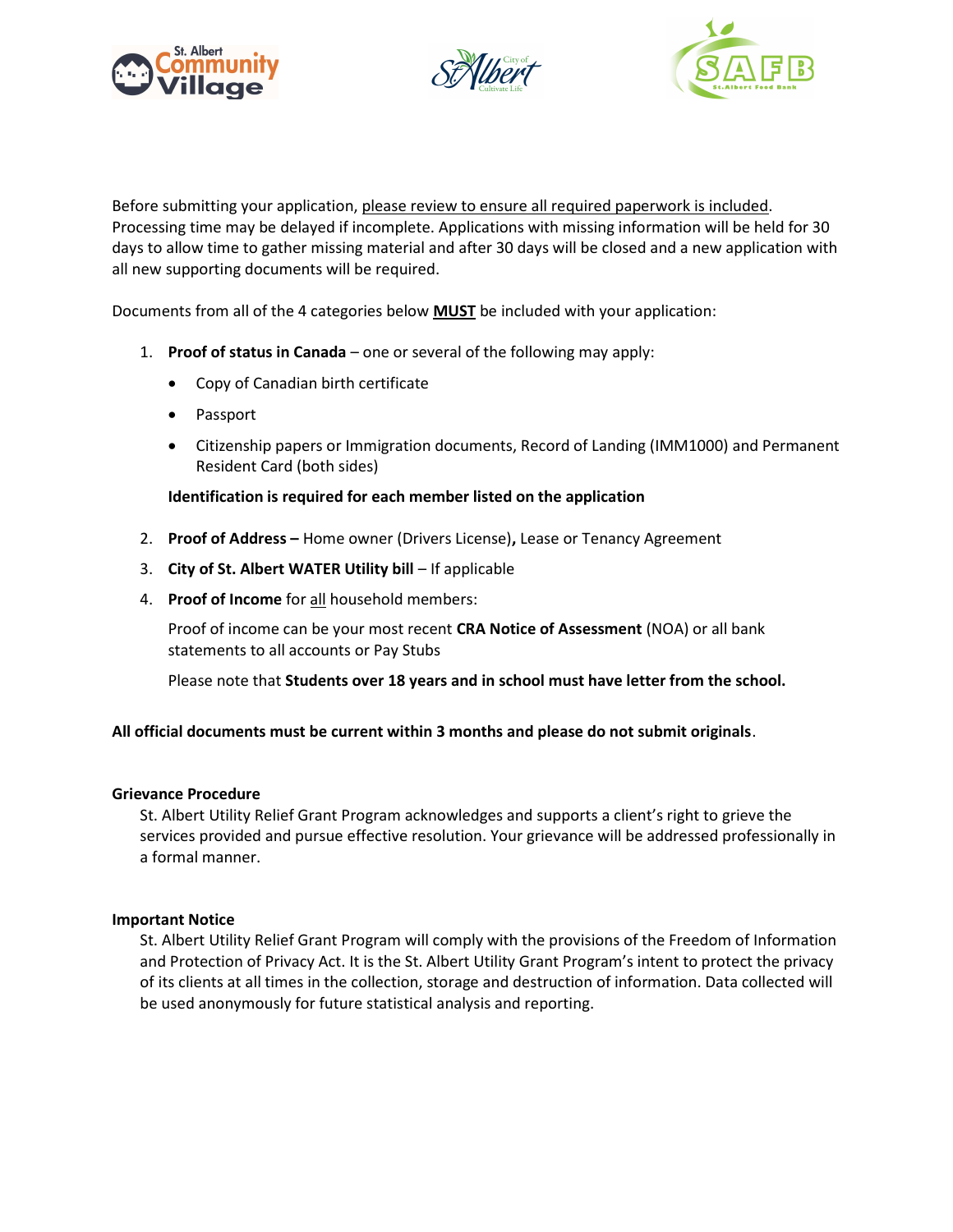





This application is designed to collect specific information from Applicants applying for the St. Albert Utility Relief Grant Program in accordance with Section 33(c) of the Freedom of Information and Protection of Privacy Act.

# 2022 ST. ALBERT UTILITY RELIEF GRANT APPLICATION

| <b>APPLICANT INFORMATION</b>                                                                                                |                                                                   |  |                                         |                                                            |             |                                                                                                      |  |
|-----------------------------------------------------------------------------------------------------------------------------|-------------------------------------------------------------------|--|-----------------------------------------|------------------------------------------------------------|-------------|------------------------------------------------------------------------------------------------------|--|
| Title: Mr. Mrs. Ms. Miss (please circle one)                                                                                |                                                                   |  |                                         |                                                            |             |                                                                                                      |  |
| Last Name:                                                                                                                  |                                                                   |  |                                         |                                                            | First Name: |                                                                                                      |  |
| Phone 1:                                                                                                                    | Phone 2:                                                          |  |                                         |                                                            | Email:      |                                                                                                      |  |
| Address:                                                                                                                    |                                                                   |  |                                         |                                                            |             |                                                                                                      |  |
| St. Albert, Alberta<br>Postal code: T8N                                                                                     |                                                                   |  |                                         | Date of birth: MM/DD/YYYY                                  |             |                                                                                                      |  |
| Are you a Canadian Citizen?<br>___YES ___NO                                                                                 |                                                                   |  | If no, Permanent<br>Resident?__YES __NO |                                                            |             | Are you a full-time student?<br>$YES$ _NO                                                            |  |
| <b>OTHER PEOPLE RESIDING IN HOME</b>                                                                                        |                                                                   |  |                                         |                                                            |             |                                                                                                      |  |
| Last Name:                                                                                                                  |                                                                   |  | First Name:                             |                                                            |             |                                                                                                      |  |
| Date of birth: MM/DD/YYYY                                                                                                   |                                                                   |  |                                         | Relationship to you:<br>Spouse __ Son __ Daughter __ Other |             |                                                                                                      |  |
| Canadian Citizen: ___YES ___NO                                                                                              |                                                                   |  | Permanent Resident: __ YES __ NO        |                                                            |             |                                                                                                      |  |
| required paperwork)                                                                                                         |                                                                   |  |                                         |                                                            |             | If over 18 and not a full-time student, do they have a source of income: __Yes __No (if yes, include |  |
| ADDITIONAL PEOPLE (attach extra sheet if required)                                                                          |                                                                   |  |                                         |                                                            |             |                                                                                                      |  |
| Last Name:<br>First Name:                                                                                                   |                                                                   |  |                                         |                                                            |             |                                                                                                      |  |
| Date of birth: MM/DD/YYYY                                                                                                   |                                                                   |  |                                         | Relationship to you:<br>__Spouse __Son __Daughter __Other  |             |                                                                                                      |  |
|                                                                                                                             | Canadian Citizen: ___ YES ___ NO<br>Permanent Resident:__YES __NO |  |                                         |                                                            |             |                                                                                                      |  |
| If over 18 and not a full-time student, do they have a source of income: __Yes __No (if yes, include<br>required paperwork) |                                                                   |  |                                         |                                                            |             |                                                                                                      |  |
| <b>ADDITIONAL PEOPLE</b>                                                                                                    |                                                                   |  |                                         |                                                            |             |                                                                                                      |  |
| Last Name:                                                                                                                  |                                                                   |  | First Name:                             |                                                            |             |                                                                                                      |  |
| Date of birth: MM/DD/YYYY                                                                                                   |                                                                   |  |                                         | Relationship to you:<br>__Spouse __Son __Daughter __Other  |             |                                                                                                      |  |
| Canadian Citizen: ___ YES ___ NO                                                                                            |                                                                   |  |                                         | Permanent Resident:__YES __NO                              |             |                                                                                                      |  |
| If over 18 and not a full-time student, do they have a source of income: __Yes __No (if yes, include<br>required paperwork) |                                                                   |  |                                         |                                                            |             |                                                                                                      |  |
| <b>HOUSING INFORMATION</b>                                                                                                  |                                                                   |  |                                         |                                                            |             |                                                                                                      |  |
| Housing Type: (Please check one)<br>__ Single Family House/Duplex __ Apt __ Townhouse __ Basement Suite                     |                                                                   |  |                                         |                                                            |             |                                                                                                      |  |